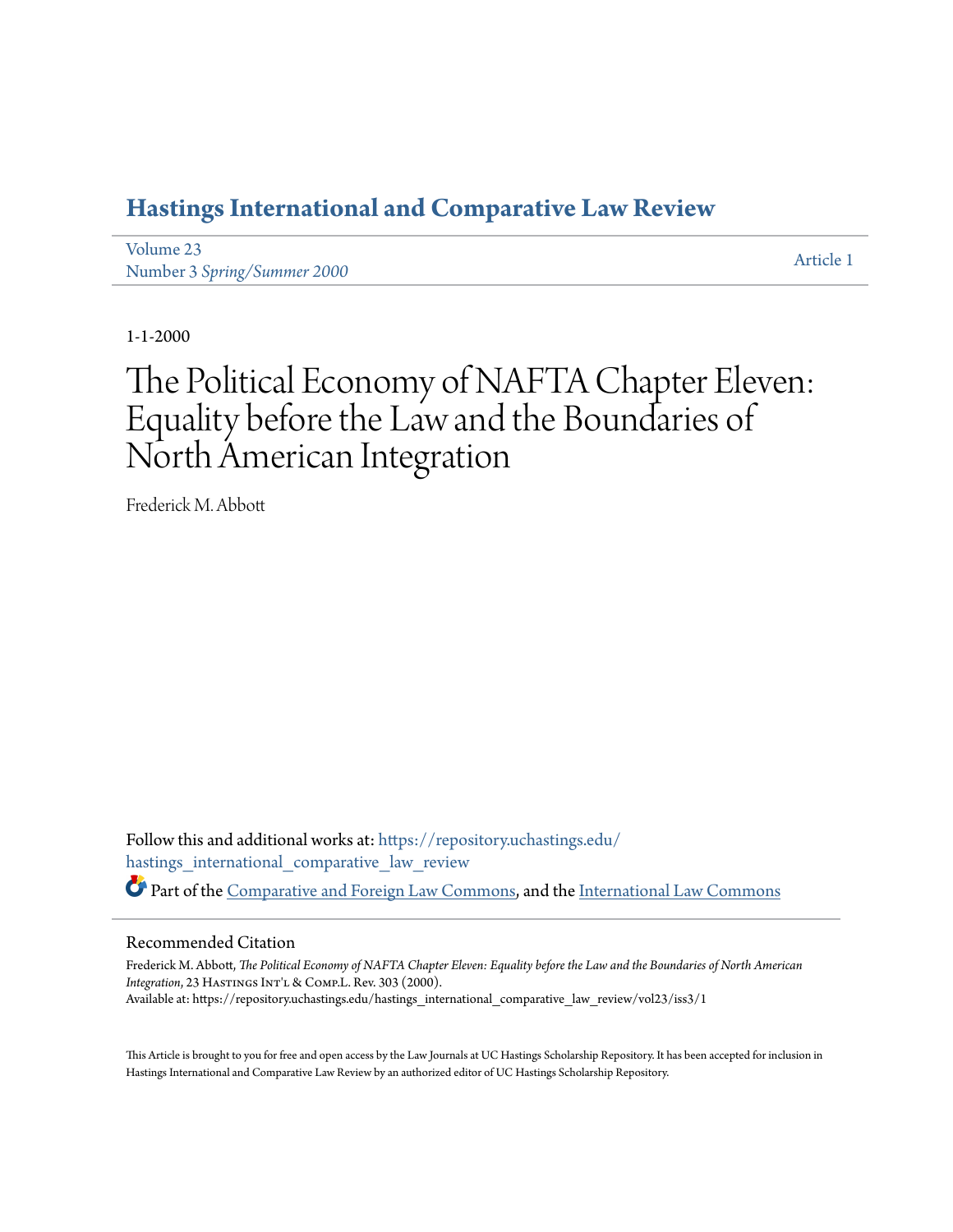## **The Political Economy of NAFTA Chapter Eleven: Equality Before the Law and the Boundaries of North American Integration**

#### BYFREDERICK M. ABBOTT\*

Today is an exciting day for NAFTA and integration specialists for several reasons. First, the NAFTA and the process of North American integration are raising challenging legal and social questions that push the boundaries of international law. We certainly hoped that the integration process would be dynamic, and the evolution of Chapter 11 shows the NAFTA's dynamism. Second, a number of the issues we are addressing are not squarely in the box of matters foreseen by the drafters of the NAFTA, and are raised because of the involvement of the private bar in implementing the Agreement. This is a positive development. Third, we have the honor of the presence of colleagues from Canada and Mexico, which again demonstrates the value of the regional integration process and expands the horizons of our knowledge.

The general subject matter of today's proceedings is the operation of the investment chapter of the NAFTA, Chapter 11, with particular reference to its dispute settlement mechanism. We are by now beyond starting each NAFTA conference with an overview of what it is and what it attempts to accomplish, and I will limit myself to a more focused discussion of the subject matter.

NAFTA has three principal mechanisms for settling disputes,

**<sup>\*</sup>** Edward Ball Eminent Scholar Chair in International Law, Florida State University College of Law; Visiting Professor, University of California, Hastings College of the Law, and Boalt Hall, 1999-2000. B.A. (University of California, Berkeley), J.D. (Yale), LL.M. (Boalt Hall). Professor Abbott has written widely about NAFTA and is the author of the 1995 book *Law and Policy of Regional Integration: The NAFTA and Western Hemispheric Integration in the World Trade Organization System.*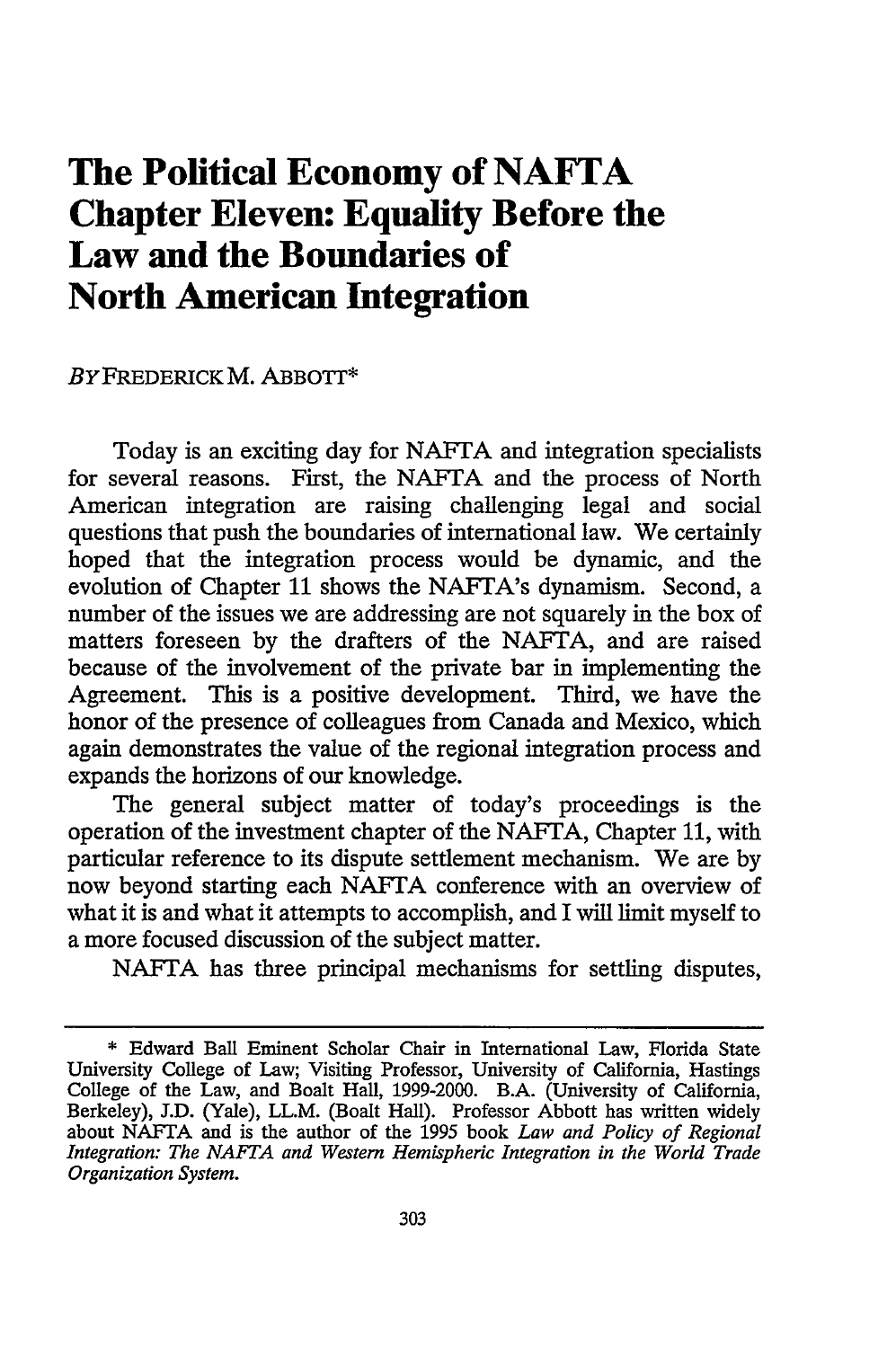though if the supplemental agreements on the environment and labor are included, then several more. The general dispute settlement mechanism is in Chapter 20, a traditional state-to-state ad hoe arbitration system with panel decisions referred to the Parties for political implementation, and with the possibility that a Party may elect to suffer the withdrawal of concessions rather than strictly comply. The second mechanism is the Anti-Dumping and Countervailing Duty (AD/CVD) dispute settlement arrangement found in Chapter 19. This mechanism is only directed to complaints alleging a failure to correctly apply national AD/CVD law. However, the decisions of panels are directly binding on national administrative authorities, subject only to appeal on abuse of process grounds. There is provision for the participation of private parties involved in the underlying action in this procedure, though it is somewhat indirect. The third, and the subject of today's proceedings, is the investment dispute mechanism found in Chapter 11.

By way of historical background, the Canada-United States Free Trade Agreement (CUSFTA) incorporated rules regarding foreign direct investment that are similar to the NAFTA rules, but it did not establish a separate dispute settlement mechanism.' In the CUSFTA, a dispute between Canada and the United States regarding the treatment of a private investor was to be resolved by reference to the general dispute settlement procedure, similar to the NAFTA Chapter  $20$  procedure.<sup>2</sup>

The NAFTA establishes detailed rules regarding the treatment of investors and investments of the Parties, primarily based on the principles of national and most-favored-nation treatment, but including specific provisions regarding matters such as preclusion of performance requirements and ownership limitations-subject always to the exceptions set forth in the Annexes to the Agreement. When the basic rules of Chapter 11 and the Annexes are read together, and in light of the general exemption for state and provincial nonconforming measures, the rules of Chapter 11 in fact become highly complex. It is worthwhile to note, however, that Chapter 11 recognizes the right of Parties to adopt environmental regulations

<sup>1.</sup> Canada-United States Free Trade Agreement, Jan 2, 1988, Can.-U.S., arts. 1608,1806-07,27 I.L.M. 281,376,384-85 [hereinafter CUSFTA].

*<sup>2.</sup> Id.* art. 1608. During the CUSFTA negotiations, Canada agreed to amend its foreign investment review legislation to provide additional flexibility for U.S. investors. Canadian decisions under this review procedure were exempted from CUSFTA dispute resolution.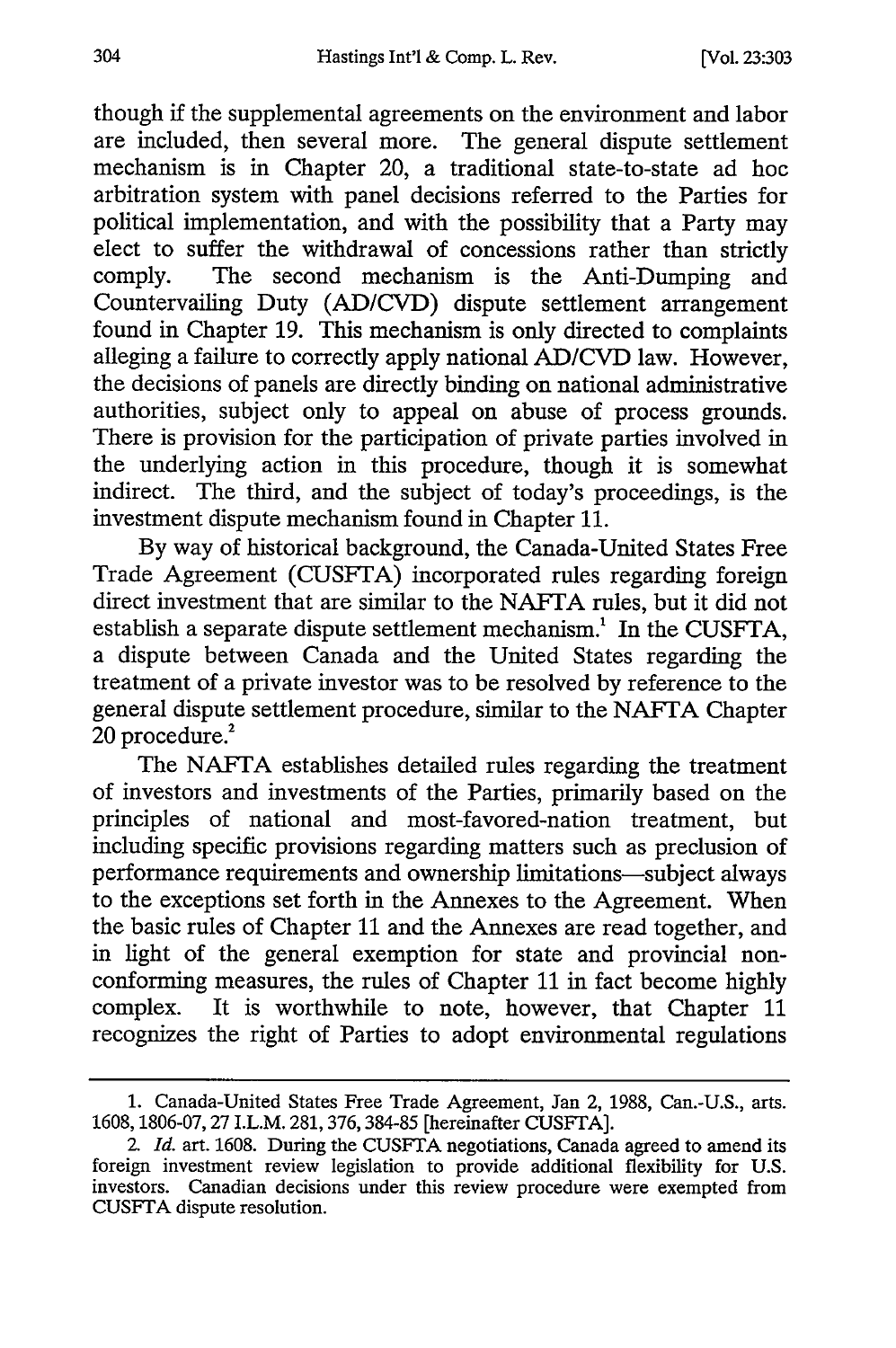that are consistent with the Agreement, and exhorts against attempting to attract investment by offering to lower or waive environmental standards. It is also critical to note that the rules of Chapter 11 must be read in conjunction with various other parts of the NAFTA, including, without limitation, the Technical Standards and Sanitary and Phytosanitary (SPS) rules, the rules regarding the relationship of the NAFTA to other agreements, and the rules regarding the treatment of capital movements.

Chapter 11 prohibits Parties from expropriating the investments of investors, unless this action is taken in accordance with principles derived from customary international law, such that the takings must be non-discriminatory, for a public purpose, and accompanied by effective compensation.

Pursuant to Chapter 11, private investors of Parties have the right-though not the obligation-to pursue third party arbitration against the host government to a NAFTA investment in the International Centre for the Settlement of Investment Disputes (ICSID) (including its Additional Facility) or under United Nations Commission on International Trade Law (UNCITRAL) rules.<sup>3</sup> The NAFTA obligates the Parties to make adequate provision for the enforcement of resulting arbitral awards.<sup>4</sup> Private persons may seek enforcement of awards by national courts under international agreements to which the Parties may belong.<sup>5</sup> Note, however, that these agreements allow some scope to national courts to refuse to recognize and enforce awards based on considerations of overriding public policy, so that the enforcement of an arbitral award rendered by ICSID or under UNCITRAL rules is not automatic.<sup>6</sup> An arbitral award may provide for the payment of monetary damages or restitution of property (which may be avoided by a Party by payment of compensation), but it may not direct a government to amend its legislation.<sup>7</sup> If a Party fails to comply with an award, it is subject to

*4. Id.* art. 1136.

**2000]**

<sup>3.</sup> North American Free Trade Agreement, Dec. **8-17,** 1993, Can.-Mex.-U.S., 32 I.L.M. 605 (entered into force Jan. 1, 1994) [hereinafter NAFTA], art. 1120.

*<sup>5.</sup> Id.* art. 1136(6) (referring to the ICSID Convention, the New York Convention on the Recognition and Enforcement of Foreign Arbitral Awards, and the Inter-American Convention on International Commercial Arbitration).

*<sup>6.</sup> See* Convention on the Recognition and Enforcement of Foreign Arbitral Awards, art. v (codified as 9 U.S.C. §§ 201-208 (1970)).

*<sup>7.</sup> See* NAFTA, *supra* note 3, art. 1135.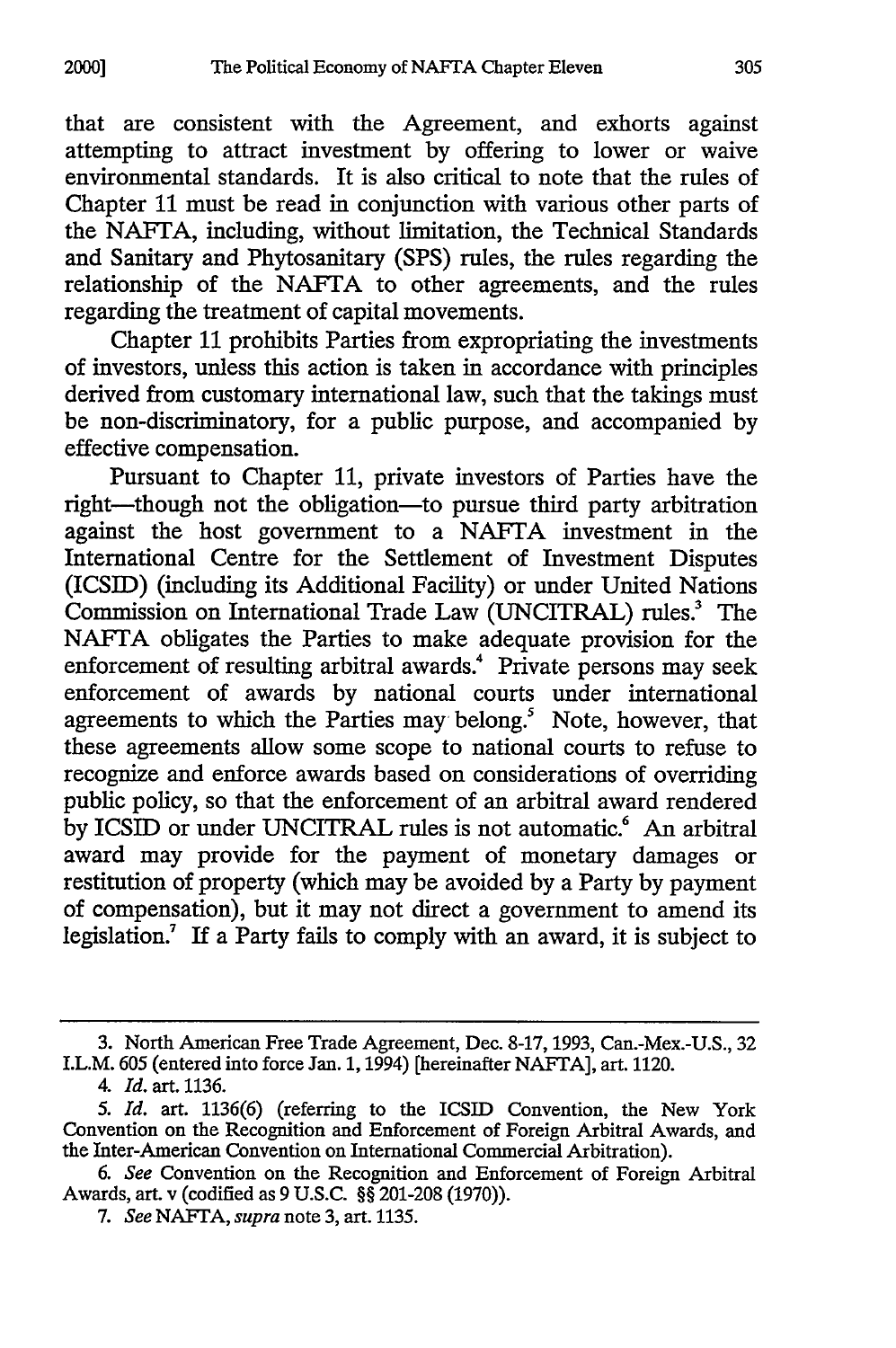NAFTA Chapter 20 dispute settlement proceedings.<sup>8</sup>

Issues regarding the NAFTA Chapter 11 investment dispute mechanism are part of a larger context of issues that arose in connection with the transformation of the GATT dispute settlement mechanism into the WTO Dispute Settlement Understanding, and were reflected in the breakdown of the OECD negotiations on a Multilateral Agreement on Investment (MAI) and the Seattle Ministerial Conference (SMC). These issues relate to multilateral and regional governance: who is authorized to make decisions, and how are those decisions made and carried out on behalf of international society? In short, there are increasing public demands for transparency, democratic representation and accountability that, on the one side, are legitimate and useful but, on the other side, are creating tremendous stresses on multilateral governance mechanisms. At the moment, we are reaching something of a crisis point reflecting the inability of governments to make and execute policy-a situation that demands close attention and creative solutions.

The incorporation of Chapter 11 Dispute Settlement into the NAFTA was undertaken as part of a system of investment guarantees that Mexico anticipated would encourage foreign direct investment (FDI) because of concerns that would reasonably be held by prospective investors. As noted earlier, bargaining bilaterally in CUSFTA, the United States and Canada had achieved a different solution involving traditional state-to-state resolution of investment disputes.

The United States has historically been very reluctant to subject its own justice system to outside examination. This has been a major impediment to the ratification of human rights treaties-with particular focus on the preservation of state criminal law discretion, as well as on vague constitutional rights deprivation fears. Had the U.S. Congress perceived (or been advised of) any appreciable risk that Chapter 11 would be used to address domestic regulatory processes in a manner beyond the accepted scope of review under the SPS and Technical Barriers provisions, it would have balked-as it did toward even the hint of authority-in-fact over environmental regulation (or non-regulation). I observe also that Mexico may have constraints on its treatment of foreign investors based on its constitution and incorporation of the Calvo doctrine.

<sup>8.</sup> *Id.* art. 1136(5). This may result in a recommendation that the Party comply with the award.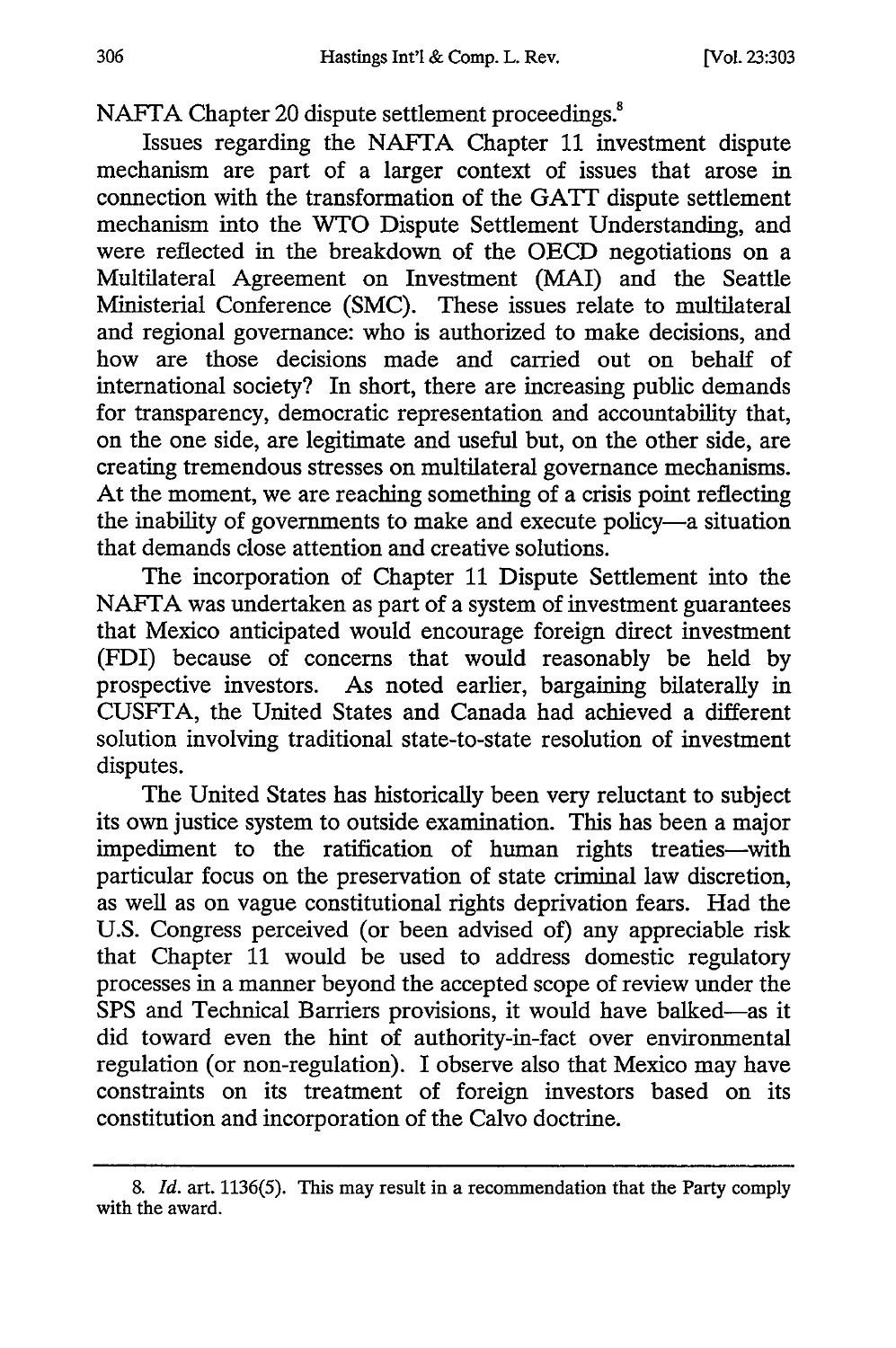2000]

This is not to be critical of the United States, which by most accounts would be deemed to have one of the most secure legal systems in terms of protecting individual rights and property rights. The fear of outside interference is not easily reconcilable with the facts of internal U.S. adherence to good governance practices.

The tables have been turned on the United States in two different contexts: the Loewen context in which defects in the administration of justice are alleged, and the Methanex context in which the fights of the states to legislate substantially unfettered from compensatory claims are challenged in the environmental context. Each represents a distinct challenge to traditional notions of U.S. sovereignty, and the reaction may help to define the boundaries of the North American integration process.

In Europe, states are routinely challenged at the regional level in both contexts; although in Europe the willingness of states to accept these challenges has involved an evolutionary process. Developments in the environmental arena are chronicled in my article *Regional Integration and the Environment: The Evolution of Legal Regimes,<sup>9</sup>* and now center on the legal concept of "proportionality" of member state legislation by which the European Court of Justice (ECJ) tests legitimacy. In the European Union (EU), there is also a central regulatory authority, the European Commission.

In Europe, there are frequent human rights-related challenges to national legislation and action in the context of the Council of Europe's European Court of Human Rights, and in certain contexts before the ECJ.

The notion of international or regional challenge to national government action fundamentally presupposes an adequate set of rules by which national action may be evaluated. It may indeed be questioned whether the NAFTA rules on the environment-or due process-are adequate to the task they are potentially faced with under Chapter 11. It would certainly be very unfortunate if NAFTA rules acted as a blunt instrument by which business enterprises could challenge environmental regulations. Moreover, it is not clear that the rules of customary international law on expropriation are sufficiently well evolved to address the kinds of complex claims that might be envisioned either as due process or takings claims. Recall that most takings adjudications have involved gross abuses and that

*<sup>9.</sup> See generally* Frederick M. Abbott, *Regional Integration and the Environment The Evolution of Legal Regimes,* 68 **CHl.-KENT** L. REv. **173** (1992).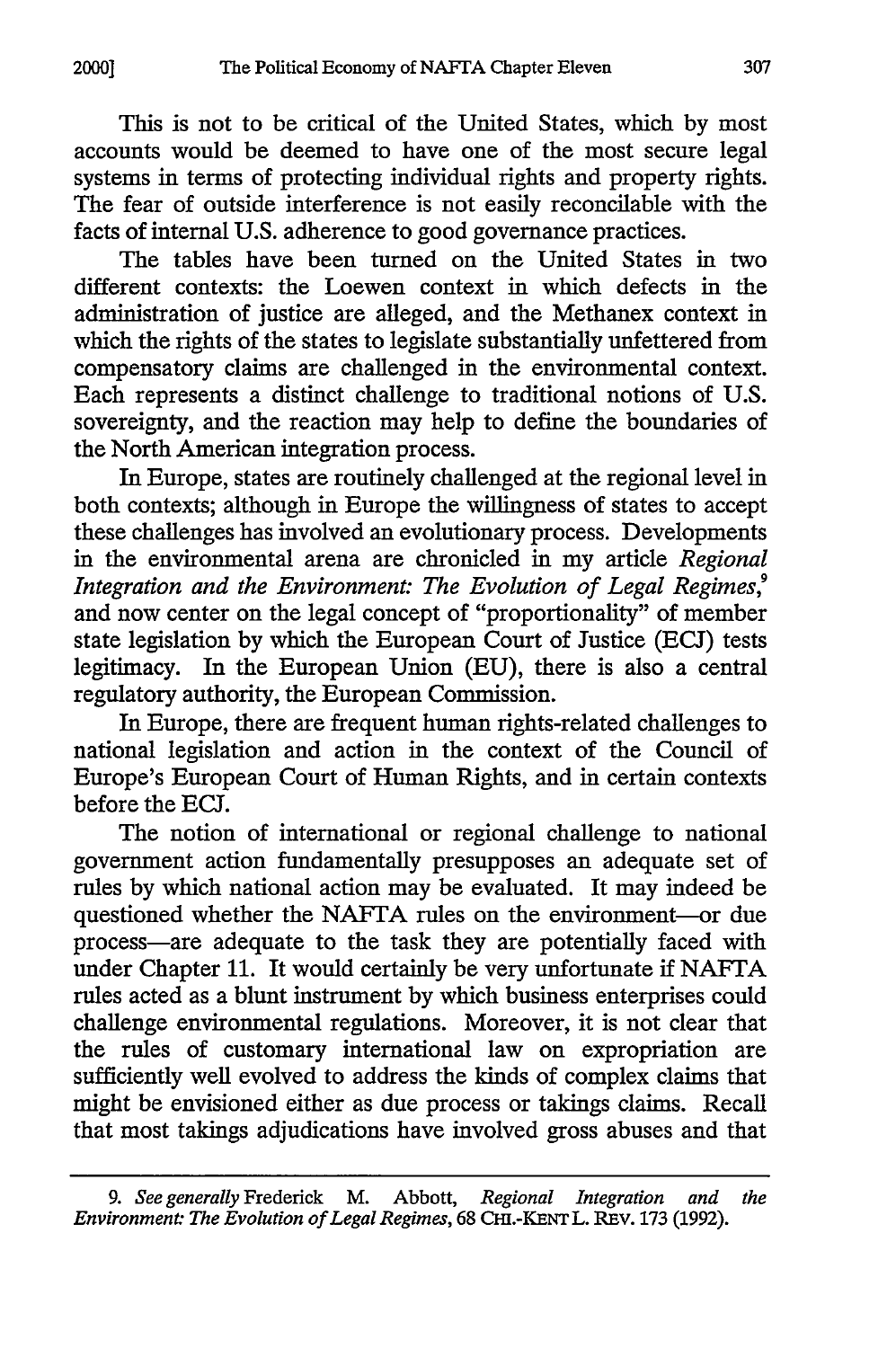the most extensive body of recent case law, involving the Iran Claims Tribunal, mainly addressed clear government takings, with the legal issues largely directed at levels of compensation.

The first wave of Chapter 11 challenges brings to mind the law of unintended consequences, but more seriously reveals again the benefits of granting access to legal remedies to private parties. This is a key feature of the EU experience, in which private party action played a critical role in developing ECJ jurisprudence across a wide range of issues that may never have been raised-or raised much later--by the Commission against the member states, or by memberstate-to-member-state action.

The question under NAFTA is whether we have the proper institutions to serve the ECJ-type function. It is very questionable whether we do. Are we comfortable with three private arbitrators ruling on critical questions of public health, even if their decisions only involve compensation, and not changes to legislation? I suspect not, because there are no adequate provisions for transparency, continuity or appellate review (except under New York Convention public policy exceptions).

One solution to a potential Chapter 11 legitimacy problem would be to constitute an Appellate Body composed, for example, of the Chief Justices of the three nations' Supreme Courts. Another would be to place greater reliance on direct NAFTA effect, and encourage the wider participation of national courts in resolving investment disputes. The solution does not involve placing greater authority in the hands of executive authorities.

At the moment, if we look at the Loewen case, we take comfort from the fact that Judge Abner Mikva, formerly of the Court of Appeals for the Federal Circuit, is sitting as the U.S. nominated arbitrator, and such distinguished jurists certainly help to legitimize the system. It is not clear, however, that an ad hoc approach is adequate to satisfy what will be increasing public demands on the system.

Ideally, NAFTA judicial bodies would cautiously evolve a sophisticated system of jurisprudence that would serve as a guide on investment issues; but the ICSID process, which is an ad hoc arbitration process, is not designed for stare decisis rules.

If matters go wrong, the legislators will act—and they should. The title of my remarks, *Equality Before the Law,* is intended to ask whether the United States is prepared to accept the same types of rules that it is willing to impose on its trading partners. Both the EU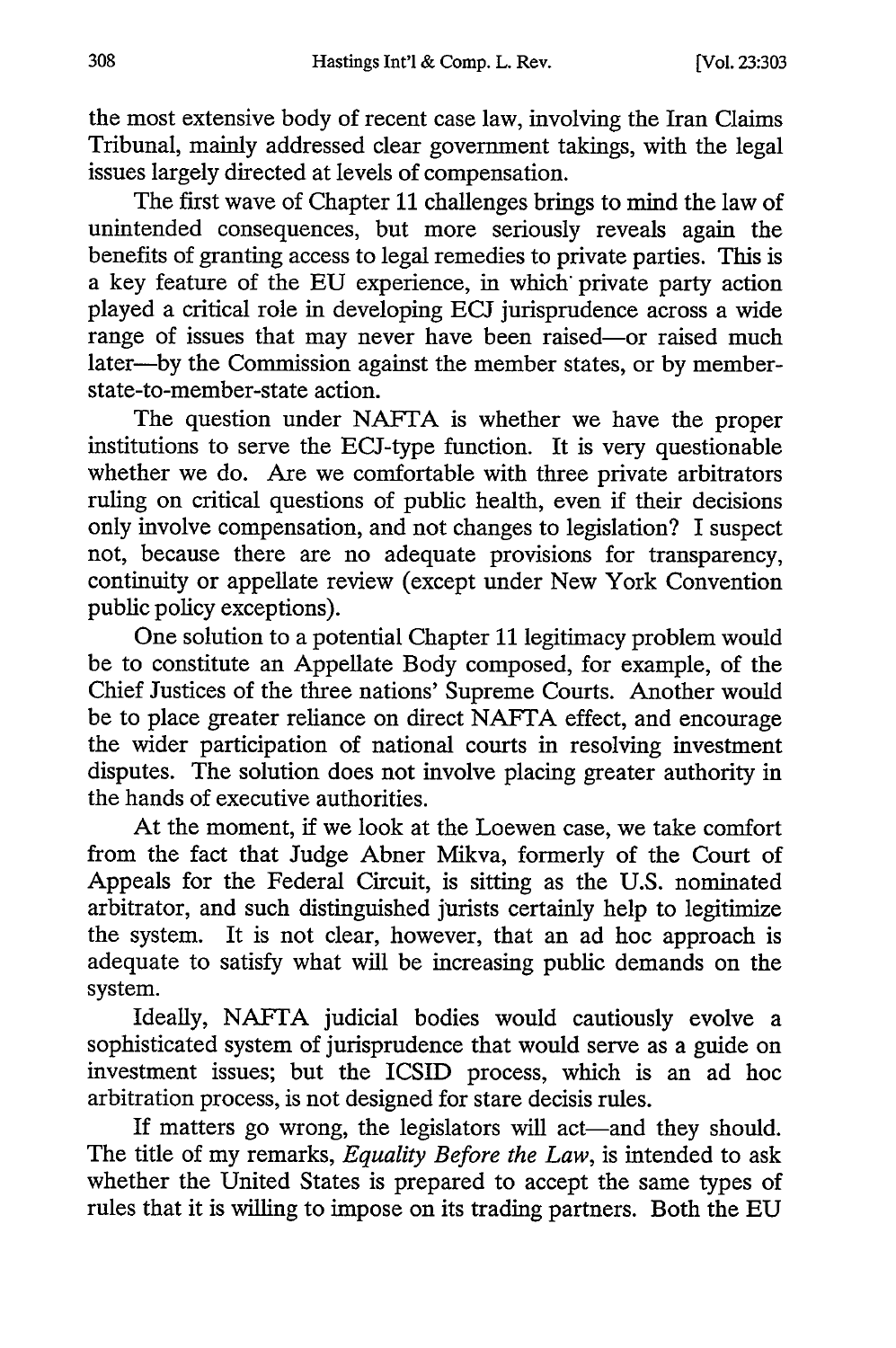and the United States are having trouble digesting the consequences of their own rule-making and dispute settlement system at the WTO. Challenges to legitimacy are coming from a wide range of other groups and governments. Issues are raised in the context of democracy deficit, accountability (who elected or appointed the decision-makers, and to whom are they accountable), and transparency.

It may be that the good judgment of ICSID arbitrators will sufficiently act as a barrier against over-intrusion into areas of national regulatory discretion. The arbitrators in the DESONA case certainly showed such good judgment. It may well be that clarification should be made to Chapter 11 that changes in the regulatory environment may not be challenged as expropriations, and that challenges in the regulatory context may only be brought under Chapter 20. It would be preferable that due process challenges be referred to a judicial authority such as a commission of Supreme Court Justices.

I have been a strong proponent of regional integration undertaken with a reasonably strong institutional structure. The NAFTA investment chapter attempted to provide financial risk guarantees that would be attractive to the investment community, but did not build a framework strong enough to accommodate social policies. As such, there is a need to limit how far the scope of investment-related review should extend until the juridical framework of the NAFTA is made more complete.